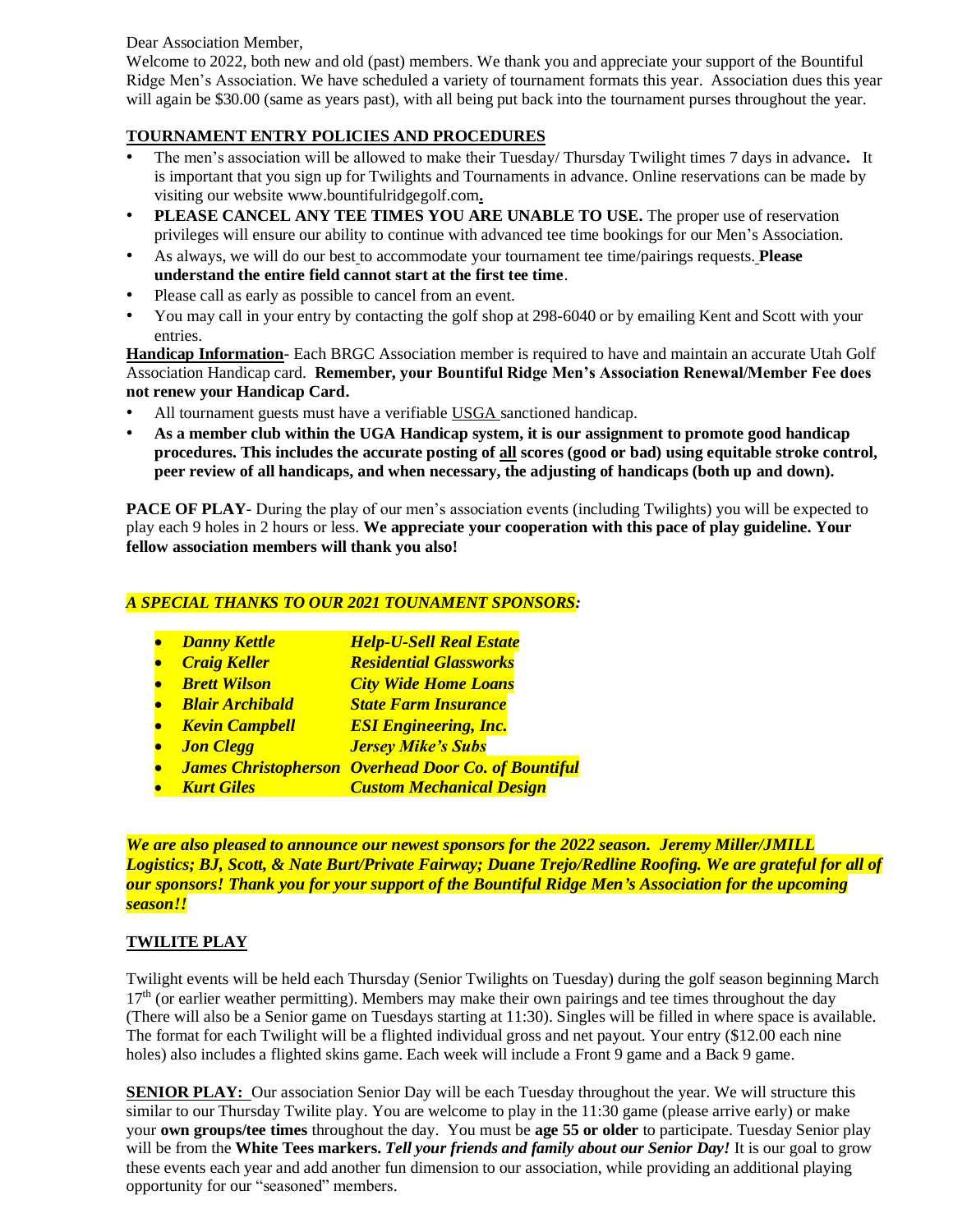### **GOLF COURSE PROJECTS UPDATE:**

- **New restaurant concessionaire/catering:** We are pleased to welcome our new restaurant concessionaire Shawn & Rhonda Moss! They currently manage & operate the concessions at Davis Park Golf Course and Southgate Golf Course in St. George. We are very excited to welcome them to our Bountiful Ridge Team and thank you in advance for your support of our new concessionaire!!
- **Remodel of Clubhouse restaurant:** The remodel to our restaurant has been taking place during the winter months with an expected completion date of April 1<sup>st</sup>. We are excited for the new look and update to our restaurant.
- **Tee box renovation & leveling:** We plan to level the white tee boxes #2, #14 this season.
- **Removal of diseased and downed trees/stumps from windstorm:** We will continue removing trees/stumps that have been affected from disease and windstorms, eventually planning to replace new trees in these areas where trees have been removed.

Again, welcome to Bountiful Ridge for a great season of golf activities. If there is anything that our staff can do to help you better enjoy your golfing experience at Bountiful Ridge please let us know.

Fairways & Greens! Kent McComb, Scott Olsen & Staff

Cut here:

Return this portion with payment

| <b>BOUNTIFUL RIDGE GOLF COURSE MEN'S ASSOCIATION</b> |
|------------------------------------------------------|
| <b>MEMBERSHIP APPLICATION</b>                        |

\_\_\_\_\_\_\_\_\_\_\_\_\_\_\_\_\_\_\_\_\_\_\_\_\_\_\_\_\_\_\_\_\_\_\_\_\_\_\_\_\_\_\_\_\_\_\_\_\_\_\_\_\_\_\_\_\_\_\_\_\_\_\_\_\_\_\_\_\_\_\_\_\_\_\_\_\_\_\_\_\_

| <b>NAME</b>                                                                                           | (please print clearly)                                                                       |
|-------------------------------------------------------------------------------------------------------|----------------------------------------------------------------------------------------------|
|                                                                                                       |                                                                                              |
| <b>HOME PHONE WK PHONE</b>                                                                            | <b>CELL</b>                                                                                  |
| $\Box$ I was a member in 2021<br>$\Box$ I am a new member this year<br>$\Box$ This is new information | Please fill in the above information (completely), enclose payment (\$30.00), and return to: |

**Bountiful Ridge Golf Course 2430 S. Bountiful Blvd. Bountiful, UT 84010 Phone: (801-298-6040**